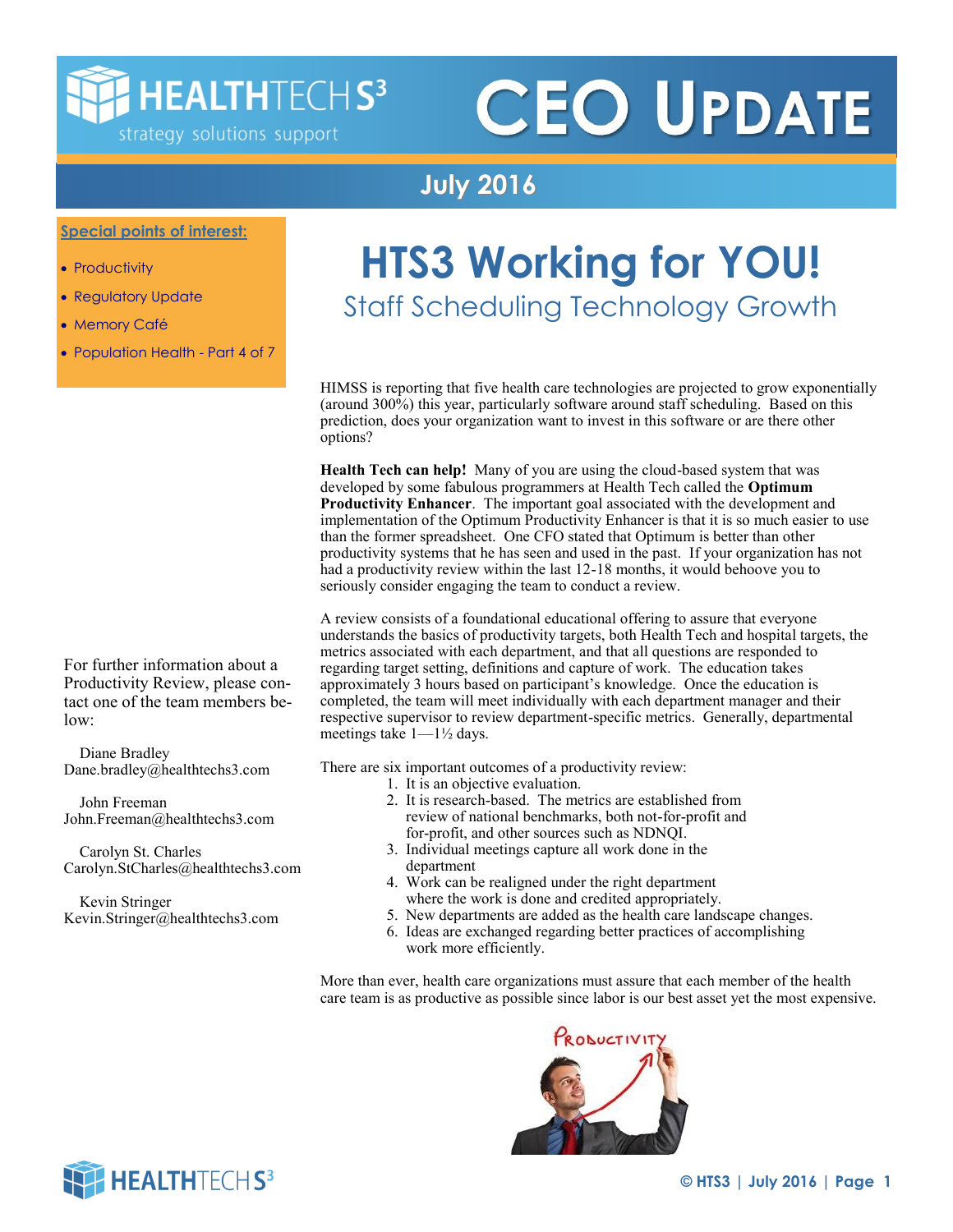**HEALTHTECHS3** 

strategy solutions support

# **CEO UPDATE**

#### **Regulatory Affairs**

Each month an updated snapshot of regulations, proposed rules/regulations and opportunities to highlight your initiatives is provided. The list is clearly not all-inclusive, but the most applicable information is offered relative to your operations.



**HHS News:** The U.S. Department of Health and Human Services (HHS) Office of the National Coordinator for Health Information Technology (ONC) provided a more detailed listing and easier-to-understand information about certified health information technology (health IT) through an upgraded website. The website provides information about costs and limitations a purchaser may encounter when implementing and using certified health IT products. The disclosure of this information is required by ONC's recent 2015 Edition final rule, which includes several provisions to increase transparency and accountability in the health IT marketplace and to assist purchasers to better compare and select products that meet their needs. According to Karen DeSalvo, MD, MPH, M.Sc. National Coordinator for Health Information Technology, "These new efforts to provide more and easierto-understand information are critical to helping clinicians find the right tools to provide better care and improve the health of their patients." She also stated that, "This information and our new websites will make the process of comparing and buying certified health IT simpler and better, discourage information blocking, and create clear incentives for developers to focus on the quality and usability of their products."







dissemination nationally. Some of the targeted improvements include managing patients with multiple chronic conditions; engaging patients and families as active members of the care team; coordinating care within and across settings; streamlining patient flow; and integrating behavioral health into care. Organizations whose practices are selected will be recognized and celebrated nationally. For more information, see the initiative's website: **sie.qioprogram.org** A proposed rule by CMS would update Medicare, Medicaid CoP for hospitals and CAHs. The rule would

**CMS News:** The Centers for Medicare & Medicaid Services (CMS) is inviting hospitals to submit innovative quality improvement practices to its Strategic Innovation Engine. The submissions will be evaluated for possible

require hospitals and CAHs to have hospital-wide infection prevention and control and antibiotic stewardship programs for the surveillance, prevention and control of health care-associated infections and other infectious diseases, and for the appropriate use of antibiotics. CMS also proposes to require hospitals and CAHs to designate leaders of the infection prevention and control program and the antibiotic stewardship program, and to establish and implement a policy prohibiting discrimination. For further information, the entire proposed rule can be viewed in the June 16 Federal Register. After reviewing, any and all comments can be sent to CMS through August 15.

Starting in fiscal year 2018, the Centers for Medicare & Medicaid Services (CMS) proposes to no longer use the results from three pain management questions in the Hospital Consumer Assessment of Healthcare Providers and Systems (HCAHPS) survey in determining hospitals' value-based purchasing (VBP) program scores. CMS would continue to collect and publicly report the results of the HCAHPS pain management questions. The American Hospital Association has urged CMS to suspend the pain-related questions in the VBP program while the agency works to address concerns that the questions may create pressure to prescribe opioids. CMS is field testing alternative pain management questions to include into the HCAHPS survey. (AONE e-News, 7/8/16)





**CDC News:** The Centers for Disease Control and Prevention (CDC) alerted health care facilities to an emerging multidrug-resistant yeast associated with high mortality and at least two outbreaks in health care facilities in other countries. U.S. health care facilities that suspect they have a patient with the Candida auris infection should contact state or local public health authorities and email CDC, the agency said. CDC is working with domestic and international partners to develop definitive infection control guidance. Until more information is available, CDC said health care facilities should place patients with C. auris colonization or infection in single rooms, and ensure thorough daily and terminal cleaning and disinfection of these patients' rooms using an Environmental Protection Agency-registered hospital grade disinfectant with a fungal claim. Health care personnel also should use standard and contact precautions, and consult with state or local health authorities and CDC about the need for additional interventions to prevent transmission, the agency said. (CDC alert,  $6/27/16$  & AONE e-News 67/1/16)

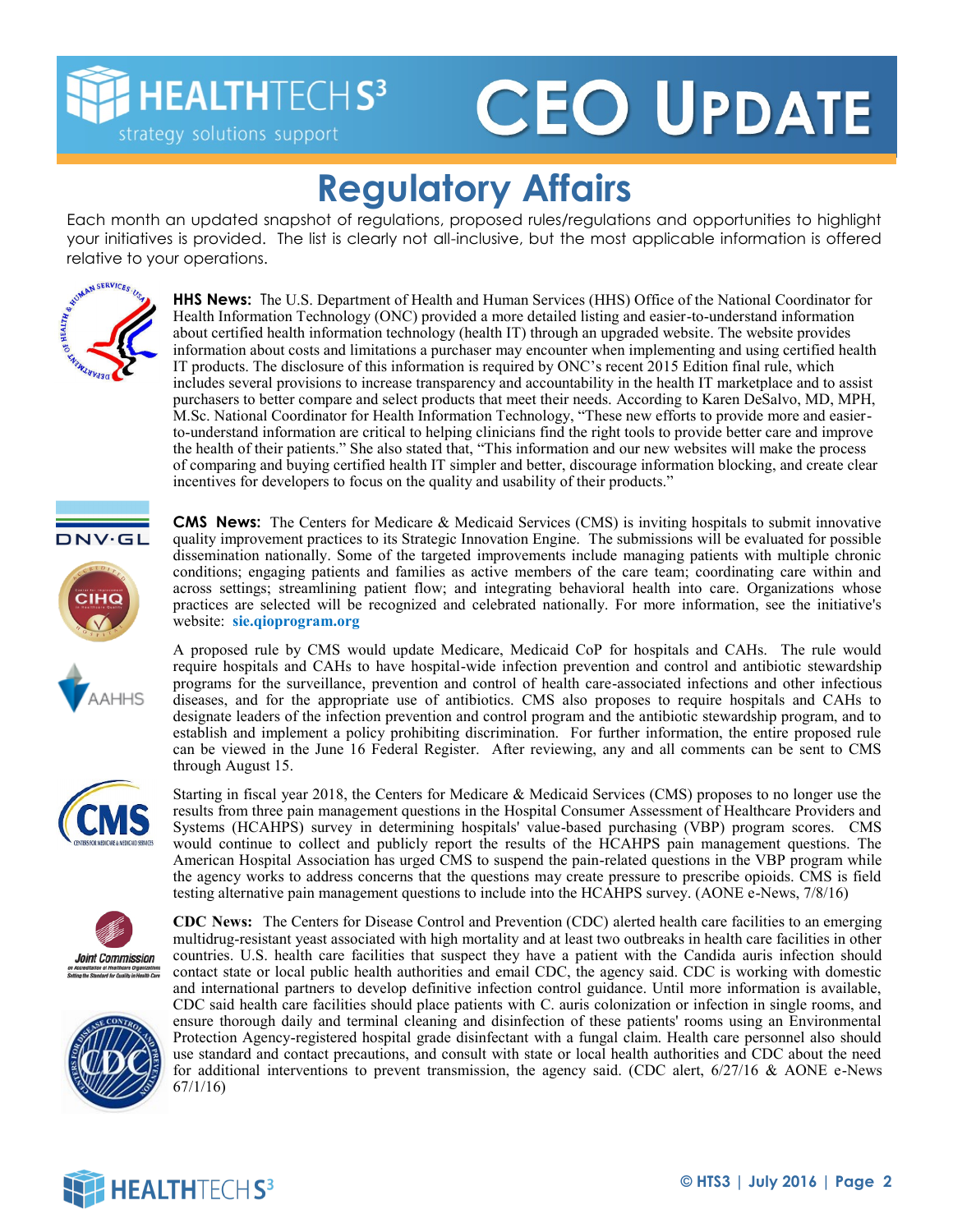

# **CEO UPDATE**

### **Innovative Concept Memory Cafés**





#### **What Exactly Is A Memory Or Alzheimer's Café?**

A social gathering where people with memory loss and their care companions can come together in a safe, supportive environment. Guests can share conversation over a cup of coffee in a relaxed atmosphere that sometimes includes music, art or other forms of entertainment. Memory cafés usually take place for a couple of hours once or twice a month in a variety of locations including community centers, museums, libraries and restaurants/cafés.

Source: Alzheimer's Speaks

The concept of Memory Cafés is relatively new to the United States, however the concept was developed in Holland by Dr. Bère Miesen, a psychologist who realized the importance of social connections for people. Due to longer life spans, this concept is applicable to any community. Currently, there are about 200 of these cafés in the United States which is exciting yet poses an opportunity for further growth. There are 5.4 million people in the United States who have been diagnosed with Alzheimer's disease. As a result, there is some urgency in developing ideas like Memory Cafés and other progressive initiatives since it is predicted that the large baby boomer generation will likely require services, and the number of Americans with Alzheimer's disease is expected to more than double by 2050.

This diagnosis impacts not only the individual, but their care givers and other family members. Unfortunately, the diagnosis often is interpreted as gloom and doom because Alzheimer's continues to be a misunderstood disease. Sadly, friends sometimes have difficulty dealing with the progression of the disease, and as a result, pull away from the individual which can have devastating consequences to the friend who has been diagnosed with this debilitating disease.

Two of the goals of the Memory Café is to maintain normalcy for an individual as long as possible, and provide a venue for carers to meet with other carers as a means of developing strategies that will benefit a loved one who has been diagnosed with Alzheimer's.

As organizations move into Population Health Management, the development of Memory Cafés or similar ideas may be an opportunity based on the data cited above. The concept can be developed jointly with community agencies and the hospital, and does not necessarily require huge resources and expenditures.

For further information, check the following link: http://thirdageservices.com/Memory%20Cafe%20Tool%20Kit.pdf